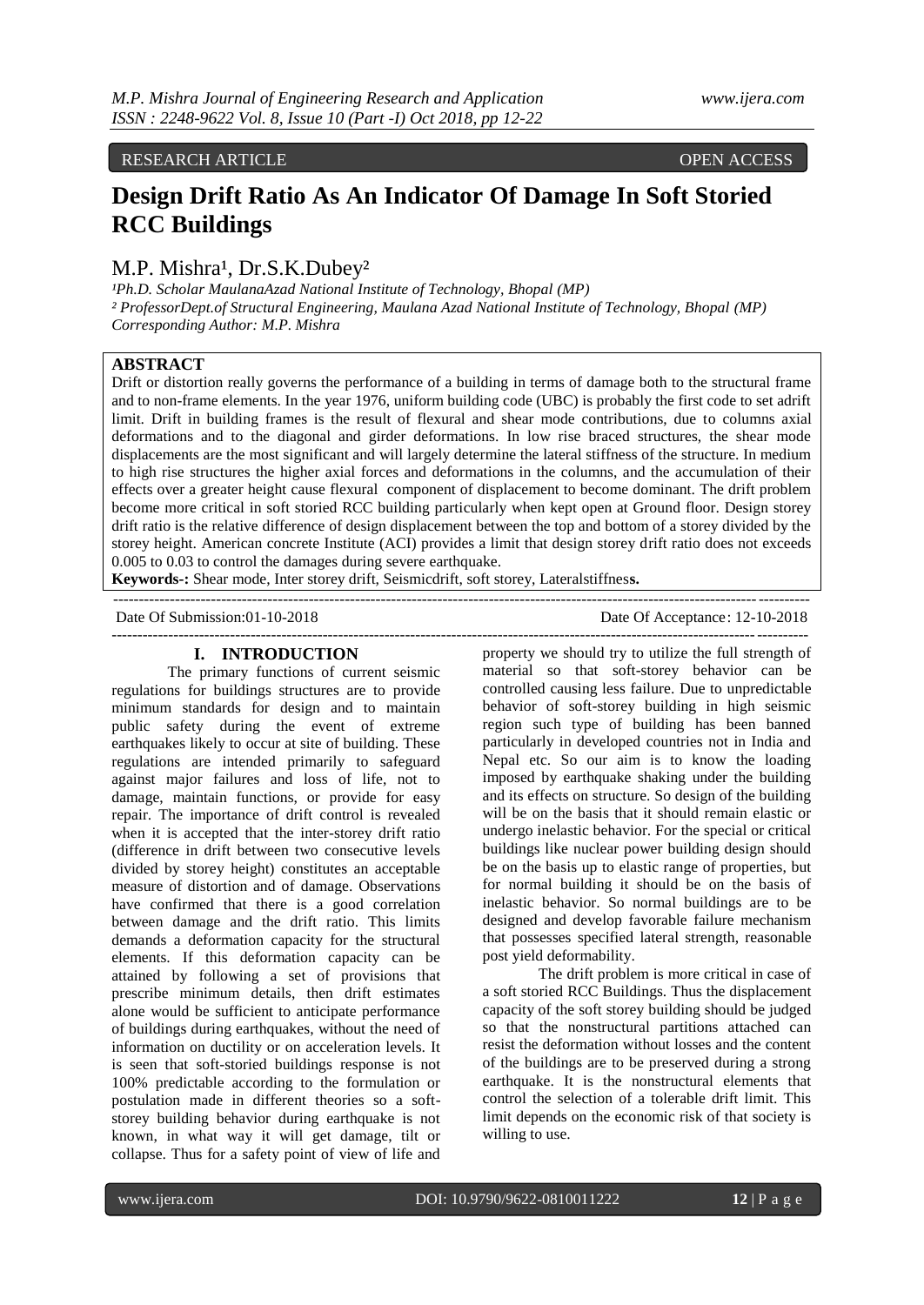As per IS 1893 ( Part 1) : 2002 and 2016 states in clause 7.11.1 that the storey drift in any storey due to minimum specified design lateral force, with partial load factor 1.0 shall not exceed 0.004 times the storey height. The storey drift must be compared with the maximum permitted in the governing code. In Euro code 8 this is generally 1% of the storey height under the ultimate design earthquake, but up to twice the deflection is allowed where the cladding and partitions are not brittle, or are suitably isolated from the frame .IBC generally requires a limit of 1% of the storey height.

#### **1.2 Design Storey drift Ratio (**Φ)

It is the relative difference of design displacement between the top and bottom of a storey, divided by the storey height. American Concrete Institute (ACI) is an organization for developing and disseminating consensus based knowledge on concrete and its users. This has released a completely reorganized ACI-318-14. ACI-318-14 is one of the most essential and valuable standards with respect to design of concrete structures.

As per the clause 21.13.6 of ACI-318-14 states that, the design storey drift ratio does not exceed the larger of 0.005 and [0.035 -  $0.05$ (Vug/ $\psi$ Vc)]. Where Vc is nominal shear strength provided by concrete, and Vug is the factored shear force on the slab critical section for two way action due to gravity loads. Signψ indicates a factor used to modify shear strength. As per the graph plotted between the Vug/ $\psi$ Vc and design storey drift ratio in the ACI-318-14, it is found that minimum value of design storey drift ratio is 0.005 whenVug/ψVc has a value 0.7. The maximum value of design storey drift ratio is 0.03 when Vug/ψVc has its value 0.1.Following Tables has been prepared showing design storey drift ratio obtained for

different soft storied buildings which has different parameters mainly for column sizes and height of soft storey.

## **II. GEOMETRY AND DESCRIPTION OF MODEL**

In the present work, A  $G+2$  to  $G+20$  RC frame building having typical floor height of 3.2m has been modelled with ETAB-2016.This studied building has five no bays in y-direction and 9 no bays in x-direction. The bay length in x-direction is 5m and in y-direction is 6m with a total plan area of 45m x30m. The total height of model for G+3,G+4, G+6, G+13, and G+20 is 9.9m, 16.3m, 22.70m, 45.1m and 67.5 respectively.M-25 Grade of concrete With Fe-415 grade of steel is being used for all types of modeling in this study and loading has considered as per IS-875-1987-Part-05 and part-2 and other calculationdetail as per IS-1983-2002and 2016-Part-1 with medium type of soil in zone-IV.

#### **III. RESULT AND DISCUSSION**

Above building configuration for G+2 TO G+20 has been modeled for the common model C1 to C41 which has general bare frame, and completely infilled frames and soft storey at different levels to know the real behaviour of the frames in different conditions. Again the result obtained for the above models has been analysed with keeping the soft storey at ground floor only but changing the height of soft storey and the columns sizes at soft storey level. The columns enlargement has done till the size to bring the design storey drift ratio to permissible limits. Below tables for models from C42 to C281 has been prepared which is reflecting the change in design storey drift ratio with respect to height of soft storey and different sizes of columns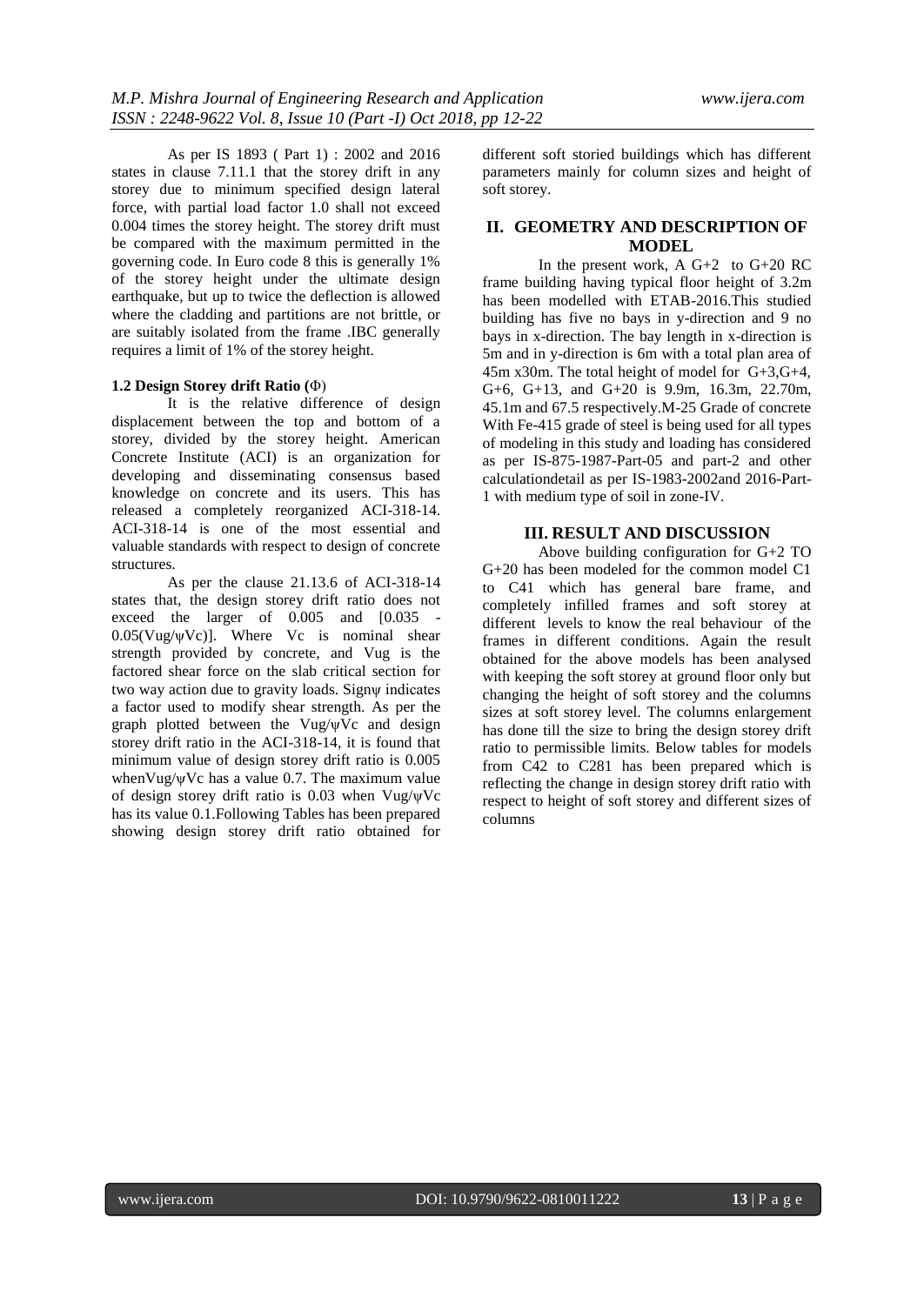

**Figure.1** Rendered view of a 14-storey building having soft-storey up to 4 storey. **Table C.1: 3-**Storey Column enhancement and change in Design storey drift ratio and drift For GF 3.50m -Models-C42 to C52

| <b>S.N.</b>    | <b>Storey</b> | Col.            | $\delta x$ (mm) | $\Phi$ X | $\delta y$ (mm) | ФY     | $\Phi(0.005t)$ |
|----------------|---------------|-----------------|-----------------|----------|-----------------|--------|----------------|
|                |               | Size(mm)        |                 |          |                 |        | 0.03)          |
| -1             | Storey-1      | $300\times300$  | 10.11           | 0.0029   | 11.50           | 0.0033 | < 0.005        |
| 2              | Storey-1      | $315\times315$  | 7.511           | 0.0021   | 8.146           | 0.0023 |                |
| 3              | Storey-1      | 330×330         | 6.25            | 0.0018   | 6.778           | 0.0019 |                |
| $\overline{4}$ | Storey-1      | $345\times345$  | 5.244           | 0.0015   | 5.688           | 0.0016 |                |
| 5              | Storey-1      | $360\times360$  | 4.434           | 0.0013   | 4.809           | 0.0014 |                |
| 6              | Storey-1      | $375\times375$  | 3.766           | 0.0011   | 4.095           | 0.0012 |                |
| $\overline{7}$ | Storey-1      | $390\times390$  | 3.236           | 0.0009   | 3.510           | 0.0010 |                |
| 8              | Storey-1      | $405\times405$  | 2.791           | 0.0008   | 3.027           | 0.0009 |                |
| 9              | Storey-1      | $420\times 420$ | 2.420           | 0.0007   | 2.625           | 0.0008 |                |
| 10             | Storey-1      | $435\times435$  | 2.109           | 0.0006   | 2.288           | 0.0008 |                |
| 11             | Storey-1      | $450\times450$  | 1.847           | 0.0005   | 2.012           | 0.0006 |                |

**Table C.2: 3-** Storey Column enhancement and change in Design storey drift ratio and drift For GF 4.00m-Models -C53 to C63

| S.N.           | <b>Storey</b> | Col.            | $\delta x$ (mm) | ФX     | $\delta y$ (mm) | ΦY     | $\Phi(0.005 to 0.03)$ |
|----------------|---------------|-----------------|-----------------|--------|-----------------|--------|-----------------------|
|                |               | Size(mm)        |                 |        |                 |        |                       |
| 1              | Storey-1      | $300\times300$  | 13.56           | 0.0033 | 14.711          | 0.0044 | < 0.005               |
| 2              | Storey-1      | $315\times315$  | 11.182          | 0.0028 | 12.126          | 0.0030 |                       |
| 3              | Storey-1      | $330\times330$  | 9.302           | 0.0023 | 10.088          | .0025  |                       |
| $\overline{4}$ | Storey-1      | $345\times345$  | 7.803           | 0.0019 | 8.462           | 0.0021 |                       |
| 5              | Storey-1      | $360\times360$  | 6.596           | 0.0016 | 7.153           | 0.0018 |                       |
| 6              | Storey-1      | $375\times375$  | 5.615           | 0.0014 | 6.090           | 0.0015 |                       |
| 7              | Storey-1      | $390\times390$  | 4.811           | 0.0012 | 5.218           | 0.0013 |                       |
| 8              | Storey-1      | $405\times405$  | 4.147           | 0.0010 | 4.498           | 0.0011 |                       |
| 9              | Storey-1      | $420\times 420$ | 3.595           | 0.0009 | 3.899           | 0.0009 |                       |
| 10             | Storey-1      | 435×435         | 3.132           | 0.0008 | 3.398           | 0.0008 |                       |
| 11             | Storey-1      | $450\times450$  | 2.743           | 0.0007 | 2.975           | 0.0007 |                       |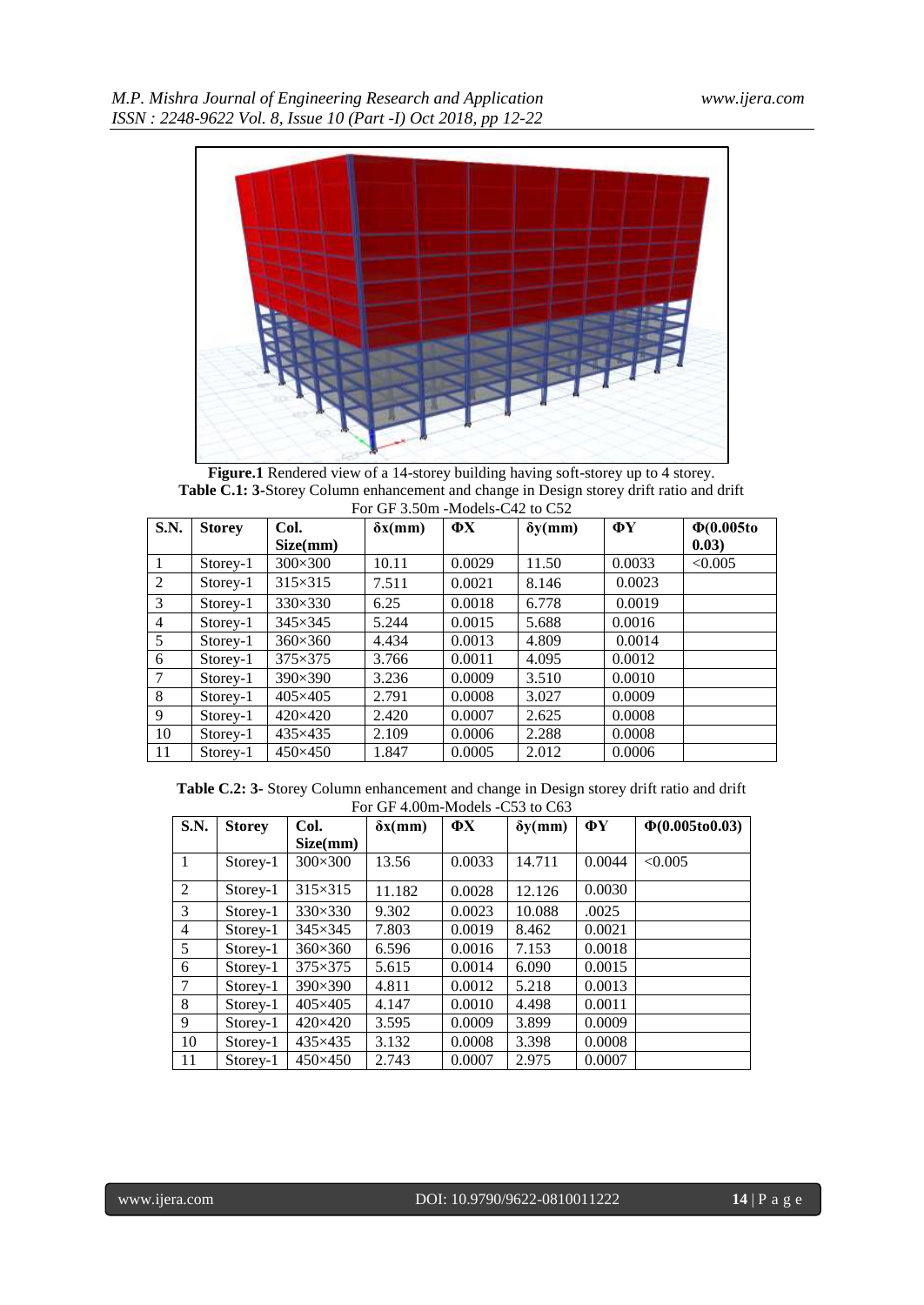| S.N.   | <b>Storey</b> | Col.           | $\delta x$ (mm) | $\Phi$ X | $\delta y$ (mm) | $\Phi$ Y | $\Phi(0.005$ to |
|--------|---------------|----------------|-----------------|----------|-----------------|----------|-----------------|
|        |               | Size(mm)       |                 |          |                 |          | (0.03)          |
| 1      | Storey-1      | $300\times300$ | 19.288          | 0.0043   | 20.917          | 0.0046   | < 0.005         |
| 2      | Storey-1      | 315×315        | 15.896          | 0.0034   | 17.239          | 0.0038   |                 |
| 3      | $Storey-1$    | $330\times330$ | 13.222          | 0.0030   | 14.339          | 0.0032   |                 |
| 4      | Storey-1      | $345\times345$ | 11.089          | 0.0025   | 12.027          | 0.0027   |                 |
| 5      | Storey-1      | $360\times360$ | 9.373           | 0.0021   | 10.165          | 0.0023   |                 |
| 6      | $Storey-1$    | 375×375        | 7.977           | 0.0018   | 8.652           | 0.0019   |                 |
| $\tau$ | $Storey-1$    | 390×390        | 6.834           | 0.0015   | 7.412           | 0.0016   |                 |
| 8      | Storey-1      | 405×405        | 5.890           | 0.0013   | 6.388           | 0.0014   |                 |
| 9      | $Storey-1$    | 420×420        | 5.105           | 0.0011   | 5.537           | 0.0012   |                 |
| 10     | Storey-1      | 435×435        | 4.447           | 0.0009   | 4.824           | 0.0010   |                 |
| 11     | Storey-1      | 450×450        | 3.893           | 0.0008   | 4.824           | 0.0009   |                 |

**Table C.3: 3-** Storey Column enhancement and change in Design storey drift ratio and drift ForGF 4.50 m- Models- C64 to C74

**Table C.4: 3-** Storey Column enhancement and change in Design storey drift ratio and drift For GF 5.00 m- Models- C75 to C85

| <b>S.N.</b>    | <b>Storey</b> | Col.            | $\delta x$ (mm) | ФX     | $\delta y$ (mm) | ФY     | $\Phi(0.005$ to |
|----------------|---------------|-----------------|-----------------|--------|-----------------|--------|-----------------|
|                |               | Size(mm)        |                 |        |                 |        | 0.03)           |
| $\mathbf{1}$   | Storey-1      | $300\times300$  | 26.439          | 0.0052 | 28.672          | 0.0057 | >0.005          |
| $\overline{2}$ | Storey-1      | $315\times315$  | 21.788          | 0.0040 | 23.629          | 0.0047 | < 0.005         |
| 3              | Storey-1      | $330\times330$  | 18.121          | 0.0036 | 19.965          | 0.0039 |                 |
| $\overline{4}$ | Storey-1      | $345\times345$  | 15.198          | 0.0030 | 16.482          | 0.0032 |                 |
| 5              | $Storey-1$    | $360\times360$  | 12.844          | 0.0025 | 13.929          | 0.0027 |                 |
| 6              | Storey-1      | 375×375         | 10.931          | 0.0021 | 11.855          | 0.0023 |                 |
| 7              | $Storey-1$    | $390\times390$  | 9.363           | 0.0018 | 10.155          | 0.0020 |                 |
| 8              | Storey-1      | $405\times405$  | 8.069           | 0.0016 | 8.752           | 0.0017 |                 |
| 9              | Storey-1      | $420\times 420$ | 6.993           | 0.0013 | 7.584           | 0.0015 |                 |
| 10             | $Storey-1$    | 435×435         | 6.091           | 0.0012 | 6.607           | 0.0013 |                 |
| 11             | Storey-1      | 450×450         | 5.332           | 0.0010 | 5.783           | 0.0011 |                 |

**Table C.5: 5**- Storey Column enhancement and change in Design storey drift ratio and drift For GF 3.50 m- Models- C86 to C96

| S.N.           | <b>Storey</b> | Col.           | $\delta x$ (mm) | $\mathbf{\Phi} \mathbf{X}$ | $\delta y$ (mm) | $\Phi$ Y | $\Phi(0.005t)$ |
|----------------|---------------|----------------|-----------------|----------------------------|-----------------|----------|----------------|
|                |               | Size(mm)       |                 |                            |                 |          | 0.03)          |
|                | Storey-1      | $300\times300$ | 16.528          | 0.0047                     | 17.928          | 0.0051   | >0.005         |
| 2              | Storey-1      | $315\times315$ | 13.624          | 0.0039                     | 14.778          | 0.0042   | < 0.005        |
| 3              | $Storey-1$    | $330\times330$ | 11.333          | 0.0032                     | 12.293          | 0.0035   |                |
| $\overline{4}$ | Storey-1      | $345\times345$ | 9.506           | 0.0027                     | 10.313          | 0.0029   |                |
| 5              | Storey-1      | $360\times360$ | 8.036           | 0.0022                     | 8.717           | 0.0025   |                |
| 6              | $Storey-1$    | $375\times375$ | 6.841           | 0.0019                     | 7.421           | 0.0021   |                |
| $\overline{7}$ | Storey-1      | 390×390        | 5.861           | 0.0016                     | 6.359           | 0.0018   |                |
| 8              | $Storey-1$    | $405\times405$ | 5.052           | 0.0014                     | 5.481           | 0.0015   |                |
| 9              | Storey-1      | 420×420        | 4.379           | 0.0013                     | 4.752           | 0.0014   |                |
| 10             | Storey-1      | 435×435        | 3.816           | 0.0011                     | 4.140           | 0.0012   |                |
| 11             | Storey-1      | $450\times450$ | 3.341           | 0.0009                     | 3.625           | 0.0010   |                |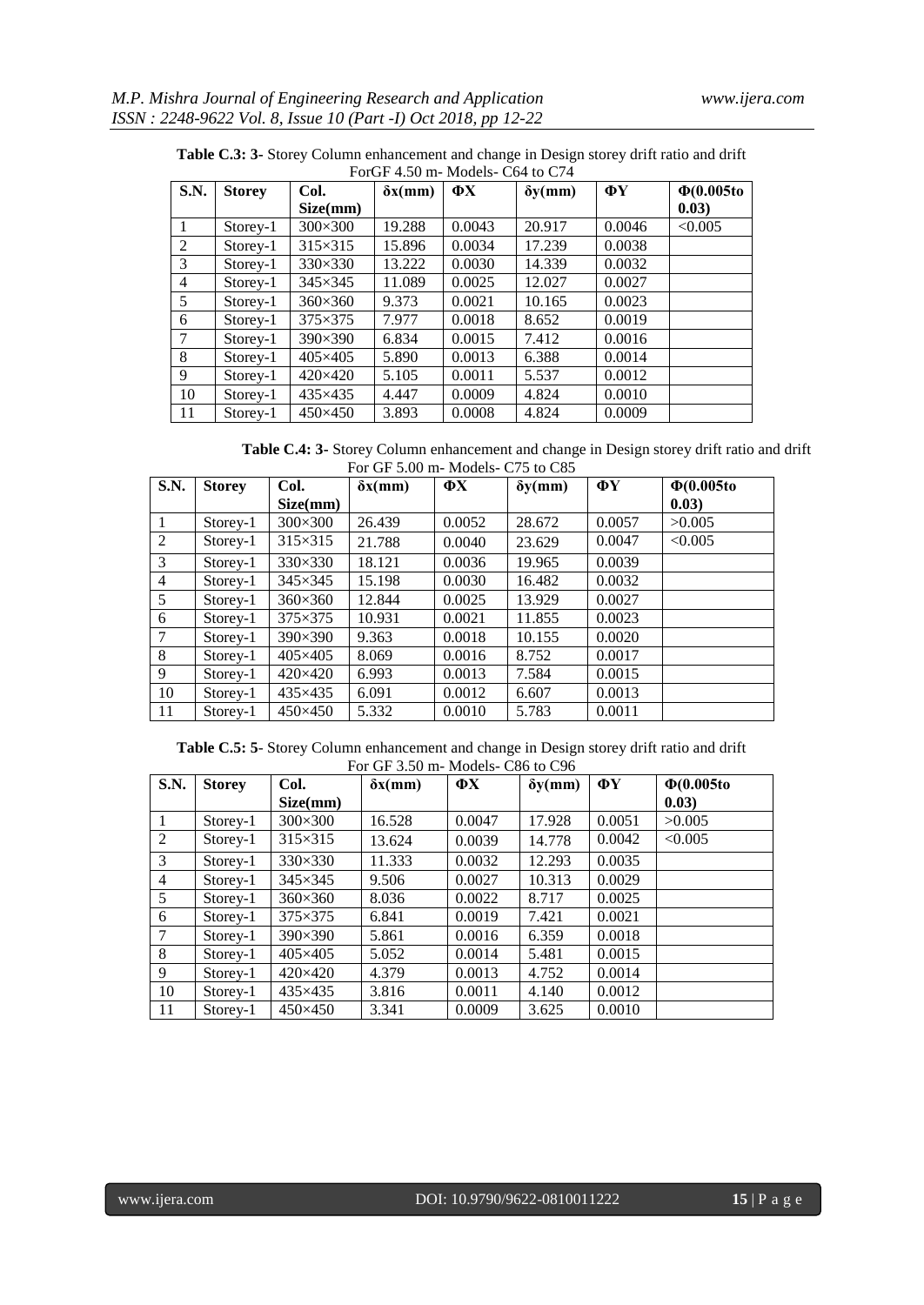|                | For GF4.00 m- Models- C97 to C107 |                 |                 |          |                 |        |                       |  |  |  |  |
|----------------|-----------------------------------|-----------------|-----------------|----------|-----------------|--------|-----------------------|--|--|--|--|
| S.N.           | <b>Storey</b>                     | Col.            | $\delta x$ (mm) | $\Phi$ X | $\delta y$ (mm) | ФY     | $\Phi(0.005$ to 0.03) |  |  |  |  |
|                |                                   | Size(mm)        |                 |          |                 |        |                       |  |  |  |  |
| $\mathbf{1}$   | Storey-1                          | $300\times300$  | 24.60           | 0.0061   | 26.681          | 0.0067 | >0.005                |  |  |  |  |
| 2              | Storey-1                          | $315\times315$  | 20.271          | 0.0051   | 21.987          | 0.0055 |                       |  |  |  |  |
| 3              | Storey-1                          | $330\times330$  | 16.855          | 0.0042   | 18.285          | 0.0046 | < 0.005               |  |  |  |  |
| $\overline{4}$ | Storey-1                          | $345\times345$  | 14.136          | 0.0035   | 15.334          | 0.0038 |                       |  |  |  |  |
| 5              | Storey-1                          | $360\times360$  | 11.945          | 0.0029   | 12.958          | 0.0032 |                       |  |  |  |  |
| 6              | Storey-1                          | $375\times375$  | 10.165          | 0.0025   | 11.027          | 0.0027 |                       |  |  |  |  |
| $\overline{7}$ | Storey-1                          | 390×390         | 8.706           | 0.0022   | 9.445           | 0.0024 |                       |  |  |  |  |
| 8              | Storey-1                          | 405×405         | 7.702           | 0.0019   | 8.139           | 0.0020 |                       |  |  |  |  |
| 9              | Storey-1                          | $420\times 420$ | 6.50            | 0.0016   | 7.052           | 0.0018 |                       |  |  |  |  |
| 10             | Storey-1                          | 435×435         | 5.661           | 0.0014   | 6.143           | 0.0015 |                       |  |  |  |  |
| 11             | Storey-1                          | $450\times450$  | 4.955           | 0.0012   | 5.376           | 0.0013 |                       |  |  |  |  |

**Table C.6: 5**- Storey Column enhancement and change in Design storey drift ratio and drift

**Table C.7: 5-** Storey Column enhancement and change in Design storey drift ratio and drift For GF4.50 m- Models- C108 to C118

| S.N.           | <b>Storey</b> | Col.            | $\delta x$ (mm | $\Phi$ X | $\delta y$ (mm) | ФY     | $\Phi(0.005$ to |
|----------------|---------------|-----------------|----------------|----------|-----------------|--------|-----------------|
|                |               | Size(mm)        |                |          |                 |        | 0.03)           |
| $\mathbf{1}$   | Storey-1      | $300\times300$  | 34.961         | 0.0078   | 37.918          | 0.0084 | >0.005          |
| 2              | Storey-1      | $315\times315$  | 28.803         | 0.0064   | 31.241          | 0.0069 |                 |
| 3              | Storey-1      | $330\times330$  | 23.948         | 0.0053   | 25.975          | 0.0057 |                 |
| $\overline{4}$ | Storey-1      | $345\times345$  | 20.078         | 0.0044   | 21.778          | 0.0048 | < 0.005         |
| 5              | Storey-1      | $360\times360$  | 16.962         | 0.0037   | 18.400          | 0.0040 |                 |
| 6              | Storey-1      | $375\times375$  | 14.431         | 0.0032   | 15.656          | 0.0034 |                 |
| $\overline{7}$ | Storey-1      | $390\times390$  | 12.358         | 0.0027   | 13.406          | 0.0029 |                 |
| 8              | Storey-1      | $405\times405$  | 10.464         | 0.0023   | 11.549          | 0.0025 |                 |
| 9              | Storey-1      | $420\times 420$ | 9.222          | 0.0020   | 10.005          | 0.0022 |                 |
| 10             | Storey-1      | 435×435         | 8.030          | 0.0018   | 8.712           | 0.0019 |                 |
| 11             | Storey-1      | $450\times450$  | 7.026          | 0.0016   | 7.623           | 0.0017 |                 |

**Table C.8: 5**- Storey Column enhancement and change in Design storey drift ratio- and drift For GF5.00m Models- C119 to C129

| S.N.           | <b>Storey</b> | Col.             | $\delta x$ (mm) | $\Phi$ X | $\delta y$ (mm) | ФY     | $\Phi(0.005t)$ |
|----------------|---------------|------------------|-----------------|----------|-----------------|--------|----------------|
|                |               | Size(mm)         |                 |          |                 |        | 0.03)          |
| $\mathbf{1}$   | Storey-1      | 300×300          | 47.902          | 0.0095   | 51.952          | 0.0100 | >0.005         |
| 2              | Storey-1      | $315\times315$   | 39.46           | 0.0078   | 42.798          | 0.0085 |                |
| 3              | Storey-1      | $330\times330$   | 32.804          | 0.0065   | 35.58           | 0.0071 |                |
| $\overline{4}$ | Storey-1      | $345\times345$   | 27.499          | 0.0055   | 29.827          | 0.0060 |                |
| 5              | Storey-1      | $360\times360$   | 23.229          | 0.0046   | 25.196          | 0.0051 |                |
| 6              | Storey-1      | $375 \times 375$ | 19.76           | 0.0039   | 21.434          | 0.0043 | < 0.005        |
| $\overline{7}$ | Storey-1      | 390×390          | 16.918          | 0.0033   | 18.352          | 0.0037 |                |
| 8              | Storey-1      | $405\times405$   | 14.572          | 0.0029   | 15.808          | 0.0031 |                |
| 9              | Storey-1      | 420×420          | 12.621          | 0.0025   | 13.692          | 0.0027 |                |
| 10             | Storey-1      | 435×435          | 10.988          | 0.0022   | 11.921          | 0.0024 |                |
| 11             | Storey-1      | $450\times450$   | 9.612           | 0.0019   | 10.429          | 0.0020 |                |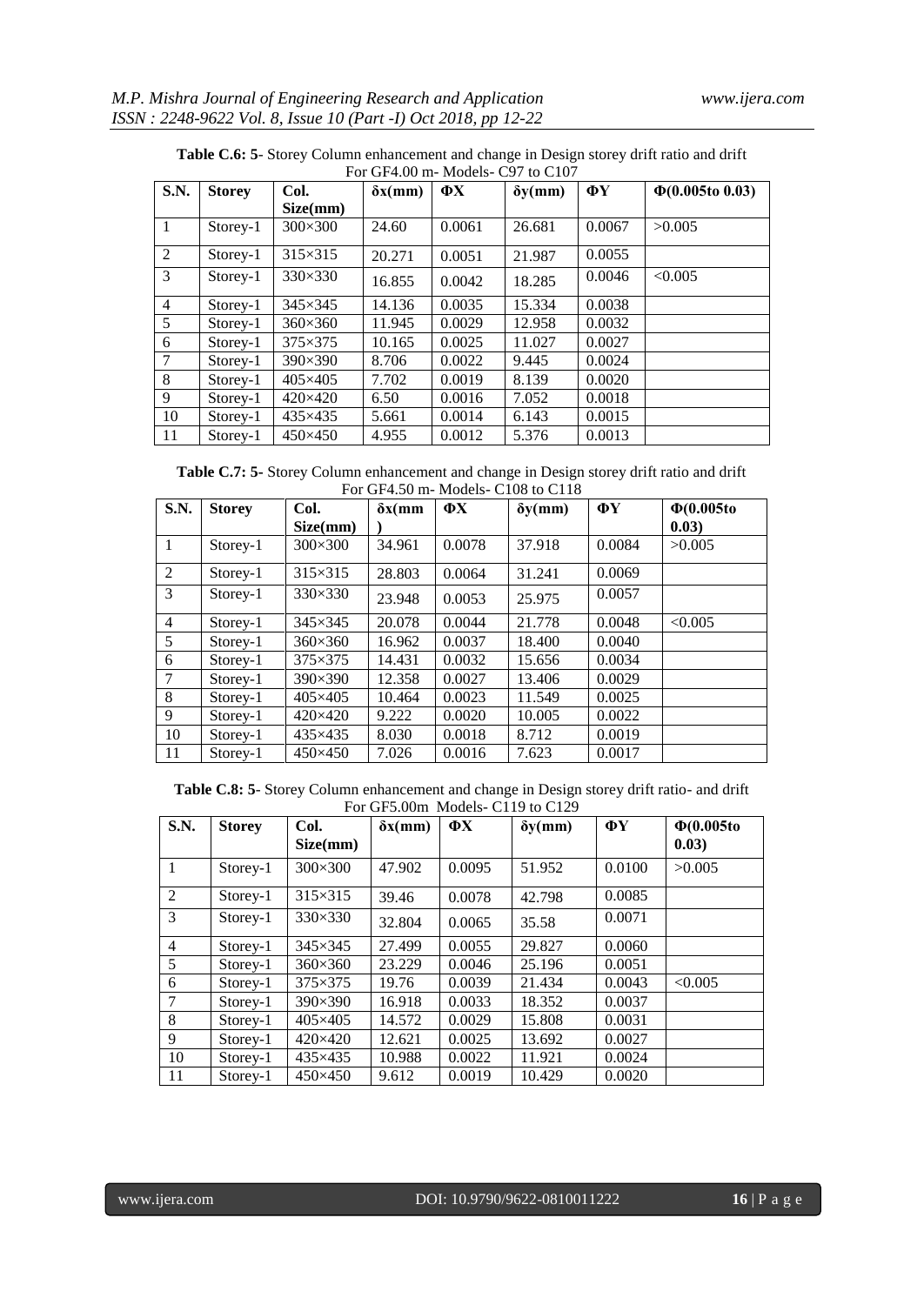| S.N.           | <b>Storey</b> | Col.            | $\delta x$ (mm) | $\Phi$ X | $\delta y$ (mm) | ΦY     | $\Phi(0.005$ to |
|----------------|---------------|-----------------|-----------------|----------|-----------------|--------|-----------------|
|                |               | Size(mm)        |                 |          |                 |        | (0.03)          |
| 1              | Storey-1      | $300\times300$  | 23.949          | 0.0068   | 26.312          | 0.0075 | >0.005          |
| 2              | Storey-1      | $315\times315$  | 19.739          | 0.0056   | 21.414          | 0.0061 |                 |
| 3              | Storey-1      | $330\times330$  | 16.418          | 0.0047   | 17.813          | 0.0051 |                 |
| $\overline{4}$ | Storey-1      | $345\times345$  | 13.771          | 0.0039   | 14.942          | 0.0042 | < 0.005         |
| 5              | Storey-1      | $360\times360$  | 11.639          | 0.0033   | 12.63           | 0.0036 |                 |
| 6              | Storey-1      | $375\times375$  | 9.907           | 0.0028   | 10.751          | 0.0030 |                 |
| $\tau$         | Storey-1      | $390\times390$  | 8.488           | 0.0024   | 9.211           | 0.0026 |                 |
| 8              | Storey-1      | $405\times405$  | 7.315           | 0.0021   | 7.939           | 0.0022 |                 |
| 9              | Storey-1      | $420\times 420$ | 6.34            | 0.0018   | 6.881           | 0.0019 |                 |
| 10             | Storey-1      | 435×435         | 5.524           | 0.0016   | 5.995           | 0.0017 |                 |
| 11             | Storey-1      | $450\times450$  | 4.835           | 0.0014   | 5.249           | 0.0015 |                 |

**Table C.9: 7-** Storey Column enhancement and change in Design storey drift ratio and drift

**Table C.10: 7-** Storey Column enhancement and change in Design storey drift ratio and drift ForGF4.00 m- Models- C 141to C151

| S.N.           | <b>Storey</b> | Col.           | $\delta x$ (mm) | $\Phi$ X | $\delta y$ (mm) | ФY     | (0.005 to<br>Ф |
|----------------|---------------|----------------|-----------------|----------|-----------------|--------|----------------|
|                |               | Size(mm)       |                 |          |                 |        | 0.03)          |
| $\mathbf{1}$   | Storey-1      | $300\times300$ | 35.638          | 0.0089   | 38.659          | 0.0096 | >0.005         |
| 2              | Storey-1      | $315\times315$ | 29.363          | 0.0073   | 31.854          | 0.0079 |                |
| 3              | Storey-1      | $330\times330$ | 24.416          | 0.0061   | 26.488          | 0.0066 |                |
| $\overline{4}$ | Storey-1      | $345\times345$ | 20.472          | 0.0051   | 22.21           | 0.0055 |                |
| 5              | Storey-1      | $360\times360$ | 17.297          | 0.0043   | 18.767          | 0.0047 | < 0.005        |
| 6              | Storey-1      | $375\times375$ | 14.717          | 0.0037   | 15.969          | 0.0040 |                |
| $\overline{7}$ | Storey-1      | 390×390        | 12.603          | 0.0031   | 13.676          | 0.0034 |                |
| 8              | Storey-1      | $405\times405$ | 10.858          | 0.0027   | 11.783          | 0.0029 |                |
| 9              | Storey-1      | $420\times420$ | 9.407           | 0.0023   | 10.209          | 0.0025 |                |
| 10             | Storey-1      | 435×435        | 8.192           | 0.0020   | 8.891           | 0.0022 |                |
| 11             | Storey-1      | $450\times450$ | 7.168           | 0.0018   | 7.780           | 0.0019 |                |

**Table C.11: 7-** Storey Column enhancement and change in Design storey drift ratio and drift For GF4.50 m- Models- C152 to C162

| S.N.           | <b>Storey</b> | Col.            | $\delta x$ (mm) | $\Phi$ X | $\delta y$ (mm) | ФY     | $\Phi(0.005t)$ |
|----------------|---------------|-----------------|-----------------|----------|-----------------|--------|----------------|
|                |               | Size(mm)        |                 |          |                 |        | (0.03)         |
| 1              | Storey-1      | 300×300         | 50.639          | 0.0110   | 54.929          | 0.0120 | >0.005         |
| 2              | Storey-1      | $315\times315$  | 41.715          | 0.0090   | 45.25           | 0.0100 |                |
| 3              | Storey-1      | $330\times330$  | 34.678          | 0.0076   | 37.619          | 0.0083 |                |
| $\overline{4}$ | Storey-1      | $345\times345$  | 29.07           | 0.0064   | 31.537          | 0.0070 |                |
| 5              | Storey-1      | $360\times360$  | 24.556          | 0.0055   | 26.641          | 0.0059 |                |
| 6              | Storey-1      | $375\times375$  | 20.888          | 0.0046   | 22.663          | 0.0051 |                |
| 7              | Storey-1      | $390\times390$  | 17.884          | 0.0039   | 19.404          | 0.0043 | < 0.005        |
| 8              | Storey-1      | $405\times405$  | 15.404          | 0.0034   | 16.714          | 0.0037 |                |
| 9              | Storey-1      | $420\times 420$ | 13.341          | 0.0029   | 14.477          | 0.0032 |                |
| 10             | Storey-1      | $435\times435$  | 11.615          | 0.0026   | 12.604          | 0.0028 |                |
| 11             | Storey-1      | $450\times450$  | 10.16           | 0.0022   | 11.027          | 0.0024 |                |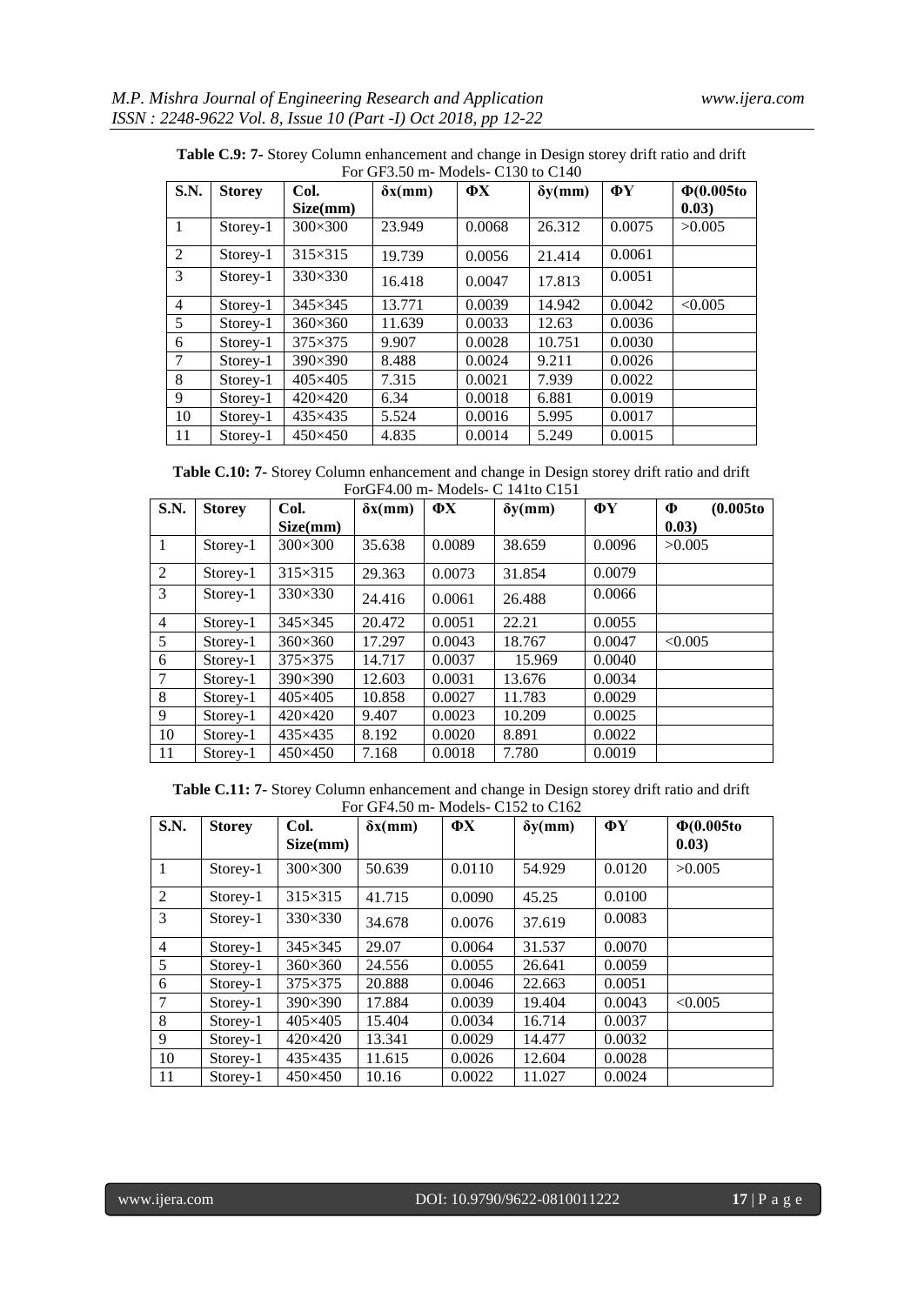| S.N.           | <b>Storey</b> | Col.            | $\delta x$ (mm) | $\Phi$ X | $\delta y$ (mm) | ФY     | $\Phi(0.005t)$ |
|----------------|---------------|-----------------|-----------------|----------|-----------------|--------|----------------|
|                |               | Size(mm)        |                 |          |                 |        | (0.03)         |
|                | Storey-1      | $300\times300$  | 69.37           | 0.0138   | 75.243          | 0.0150 | >0.005         |
| 2              | Storey-1      | 315×315         | 57.136          | 0.0114   | 61.977          | 0.0123 |                |
| 3              | Storey-1      | $330\times330$  | 47.492          | 0.0094   | 51.517          | 0.0103 |                |
| $\overline{4}$ | Storey-1      | 345×345         | 39.805          | 0.0079   | 43.185          | 0.0086 |                |
| 5              | Storey-1      | $360\times360$  | 33.619          | 0.0067   | 36.471          | 0.0073 |                |
| 6              | Storey-1      | 375×375         | 28.593          | 0.0057   | 31.021          | 0.0062 |                |
| 7              | Storey-1      | $390\times390$  | 24.476          | 0.0049   | 26.556          | 0.0053 |                |
| 8              | Storey-1      | 405×405         | 21.078          | 0.0042   | 22.87           | 0.0046 | < 0.005        |
| 9              | Storey-1      | $420\times 420$ | 18.252          | 0.0036   | 19.805          | 0.0039 |                |
| 10             | Storey-1      | 435×435         | 15.887          | 0.0032   | 17.24           | 0.0034 |                |
| 11             | Storey-1      | 450×450         | 13.895          | 0.0027   | 15.079          | 0.0030 |                |

**Table C.12: 7-** Storey Column enhancement and change in Design storey drift ratio- and drift For GF5.00 m-Models-C<sub>163</sub> to C<sub>173</sub>

**Table C.13: 14**- Storey Column enhancement and change in Design storey drift ratio and drift For GF3.50 m- Models- C174 to C184

| S.N.           | <b>Storey</b> | Col.           | $\delta x$ (mm) | $\Phi$ X | $\delta y$ (mm) | ФY     | $\Phi(0.005t)$ |
|----------------|---------------|----------------|-----------------|----------|-----------------|--------|----------------|
|                |               | Size(mm)       |                 |          |                 |        | 0.03)          |
|                | Storey-1      | $300\times300$ | 46.23           | 0.0132   | 50.175          | 0.0143 | >0.005         |
| 2              | Storey-1      | $315\times315$ | 38.1            | 0.0108   | 41.355          | 0.0118 |                |
| 3              | Storey-1      | 330×330        | 31.689          | 0.0090   | 34.40           | 0.0098 |                |
| $\overline{4}$ | Storey-1      | $345\times345$ | 26.577          | 0.0076   | 28.854          | 0.0082 |                |
| 5              | Storey-1      | $360\times360$ | 22.462          | 0.0064   | 24.389          | 0.0069 |                |
| 6              | Storey-1      | $375\times375$ | 19.118          | 0.0054   | 20.76           | 0.0059 |                |
| 7              | Storey-1      | 390×390        | 16.377          | 0.0047   | 17.786          | 0.0051 |                |
| 8              | Storey-1      | 405×405        | 14.114          | 0.0040   | 15.33           | 0.0044 | < 0.005        |
| 9              | $Storey-1$    | 420×420        | 12.231          | 0.0035   | 13.287          | 0.0038 |                |
| 10             | Storey-1      | 435×435        | 10.655          | 0.0030   | 11.577          | 0.0033 |                |
| 11             | Storey-1      | $450\times450$ | 9.327           | 0.0026   | 10.135          | 0.0028 |                |

**Table C.14: 14-** Storey Column enhancement and change in Design storey drift ratio and drift For GF4.00 m- Models- C 185to C195

| S.N.           | <b>Storey</b> | Col.            | $\delta x$ (mm) | ФX     | $\delta y$ (mm) | ФY     | (0.005 to<br>Ф |
|----------------|---------------|-----------------|-----------------|--------|-----------------|--------|----------------|
|                |               | Size(mm)        |                 |        |                 |        | (0.03)         |
| $\mathbf{1}$   | Storey-1      | $300\times300$  | 68.755          | 0.0171 | 74.635          | 0.0186 | >0.005         |
| 2              | Storey-1      | $315\times315$  | 56.661          | 0.0141 | 61.495          | 0.0153 |                |
| 3              | Storey-1      | $330\times330$  | 47.11           | 0.0117 | 51.133          | 0.0127 |                |
| $\overline{4}$ | Storey-1      | $345\times345$  | 39.497          | 0.0098 | 42.874          | 0.0107 |                |
| 5              | Storey-1      | $360\times360$  | 33.367          | 0.0083 | 36.224          | 0.0090 |                |
| 6              | Storey-1      | $375\times375$  | 28.388          | 0.0070 | 30.822          | 0.0077 |                |
| $\overline{7}$ | Storey-1      | $390\times390$  | 24.308          | 0.0060 | 26.395          | 0.0065 |                |
| 8              | Storey-1      | $405\times405$  | 20.94           | 0.0052 | 22.74           | 0.0057 |                |
| 9              | Storey-1      | $420\times 420$ | 18.139          | 0.0045 | 19.701          | 0.0049 | < 0.005        |
| 10             | Storey-1      | 435×435         | 15.794          | 0.0039 | 17.156          | 0.0043 |                |
| 11             | Storey-1      | $450\times450$  | 13.819          | 0.0034 | 15.013          | 0.0037 |                |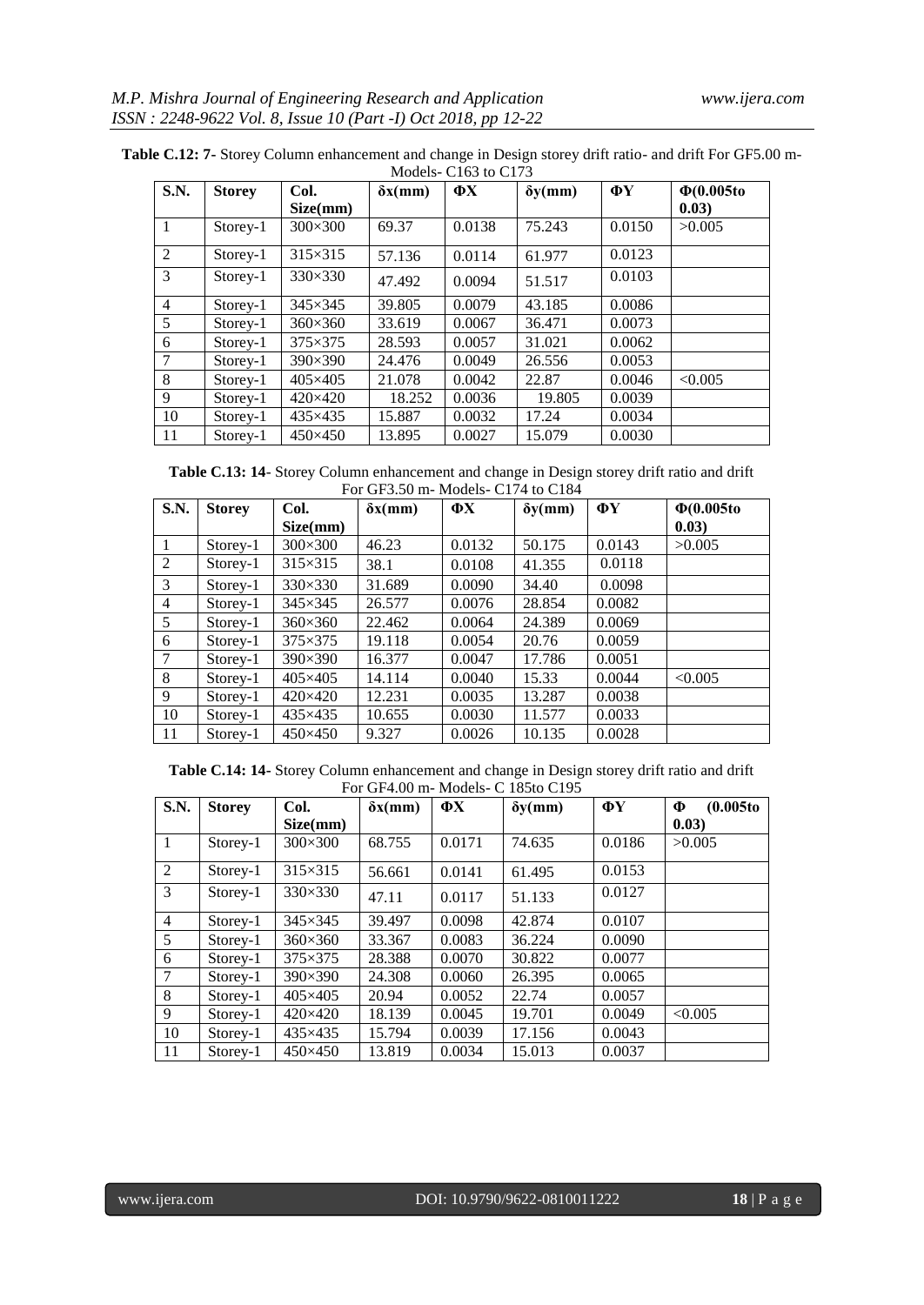| S.N. | <b>Storey</b> | Col.            | $\delta x$ (mm) | $\Phi$ X | $\delta y$ (mm) | ΦY     | $\Phi(0.005t)$ |
|------|---------------|-----------------|-----------------|----------|-----------------|--------|----------------|
|      |               | Size(mm)        |                 |          |                 |        | 0.03)          |
|      | Storey-1      | $300\times300$  | 97.702          | 0.0217   | 106.017         | 0.0235 | >0.005         |
| 2    | Storey-1      | $315\times315$  | 89.474          | 0.0198   | 87.33           | 0.0193 |                |
| 3    | Storey-1      | $330\times330$  | 66.892          | 0.0148   | 72.597          | 0.0161 |                |
| 4    | Storey-1      | $345\times345$  | 56.068          | 0.0124   | 60.855          | 0.0135 |                |
| 5    | Storey-1      | $360\times360$  | 47.355          | 0.0105   | 51.403          | 0.0114 |                |
| 6    | Storey-1      | $375\times375$  | 40.277          | 0.0089   | 43.724          | 0.0097 |                |
| 7    | Storey-1      | $405\times405$  | 29.693          | 0.0065   | 32.241          | 0.0071 |                |
| 8    | Storey-1      | $420\times 420$ | 25.713          | 0.0057   | 27.922          | 0.0061 |                |
| 9    | Storey-1      | $450\times450$  | 19.577          | 0.0043   | 21.263          | 0.0047 | < 0.005        |
| 10   | Storey-1      | 480×480         | 15.95           | 0.0035   | 17.99           | 0.0039 |                |
| 11   | Storey-1      | 495×495         | 13.77           | 0.0030   | 15.80           | 0.0035 |                |

Table C.15: 14- Storey Column enhancement and change in Design storey drift ratio and drift

**Table C.16: 14**- Storey Column enhancement and change in Design storey drift ratio- and drift For GF5.00 m- Models- C208 to C221

| S.N             | <b>Storey</b> | Col.            | $\delta x$ (mm) | ФX     | $\delta y$ (mm) | ФY     | $\Phi(0.005$ to |
|-----------------|---------------|-----------------|-----------------|--------|-----------------|--------|-----------------|
|                 |               | Size(mm)        |                 |        |                 |        | 0.03)           |
| 1               | Storey-1      | $300\times300$  | 133.809         | 0.0267 | 145.187         | 0.0290 | >0.005          |
| 2               | Storey-1      | $315\times315$  | 110.197         | 0.0220 | 119.576         | 0.0239 |                 |
| 3               | Storey-1      | 330×330         | 91.584          | 0.0183 | 99.386          | 0.0198 |                 |
| $\overline{4}$  | Storey-1      | $345\times345$  | 76.75           | 0.0153 | 83.295          | 0.0166 |                 |
| $5\overline{)}$ | Storey-1      | $360\times360$  | 64.811          | 0.0129 | 70.344          | 0.0140 |                 |
| 6               | Storey-1      | $375\times375$  | 55.114          | 0.0110 | 59,824          | 0.0119 |                 |
| 7               | Storey-1      | $405\times405$  | 40.615          | 0.0093 | 44.093          | 0.0088 |                 |
| 8               | Storey-1      | $420\times 420$ | 35.164          | 0.0070 | 38.179          | 0.0076 |                 |
| 9               | Storey-1      | $450\times450$  | 26.76           | 0.0053 | 29.061          | 0.0058 |                 |
| 10              | Storey-1      | 480×480         | 20.735          | 0.0041 | 22.522          | 0.0045 | < 0.005         |
| 11              | Storey-1      | 495×495         | 18.363          | 0.0036 | 19.948          | 0.0039 |                 |

**Table C.17: 21**- Storey Column enhancement and change in Design storey drift ratio and drift For GF3.50 m- Models- C222 to C235

| S.N.         | <b>Storey</b> | Col.            | $\delta x$ (mm) | ФX     | $\delta y$ (mm) | ФY     | Ф                   |
|--------------|---------------|-----------------|-----------------|--------|-----------------|--------|---------------------|
|              |               | Size(mm)        |                 |        |                 |        | (0.005 to<br>(0.03) |
| $\mathbf{1}$ | Storey-1      | 300×300         | 72.256          | 0.0206 | 78.465          | 0.0224 | >0.005              |
| 2            | Storey-1      | 315×315         | 59.551          | 0.0170 | 64.678          | 0.0185 |                     |
| 3            | Storey-1      | 330×330         | 49.531          | 0.0141 | 53.804          | 0.0153 |                     |
| 4            | Storey-1      | $345\times345$  | 41.543          | 0.0118 | 45.134          | 0.0128 |                     |
| 5            | Storey-1      | $360\times360$  | 35.111          | 0.0100 | 38.154          | 0.0109 |                     |
| 6            | Storey-1      | 375×375         | 29.884          | 0.0085 | 32.479          | 0.0092 |                     |
| 7            | Storey-1      | $405\times405$  | 22.063          | 0.0063 | 23.989          | 0.0068 |                     |
| 8            | Storey-1      | $420\times 420$ | 19.121          | 0.0054 | 20.794          | 0.0059 |                     |
| 9            | Storey-1      | $450\times450$  | 14.582          | 0.0041 | 15.864          | 0.0045 | < 0.005             |
| 10           | $Storey-1$    | 480×480         | 11.323          | 0.0032 | 12.324          | 0.0035 |                     |
| 11           | Storey-1      | 495×495         | 10.04           | 0.0028 | 10.93           | 0.0031 |                     |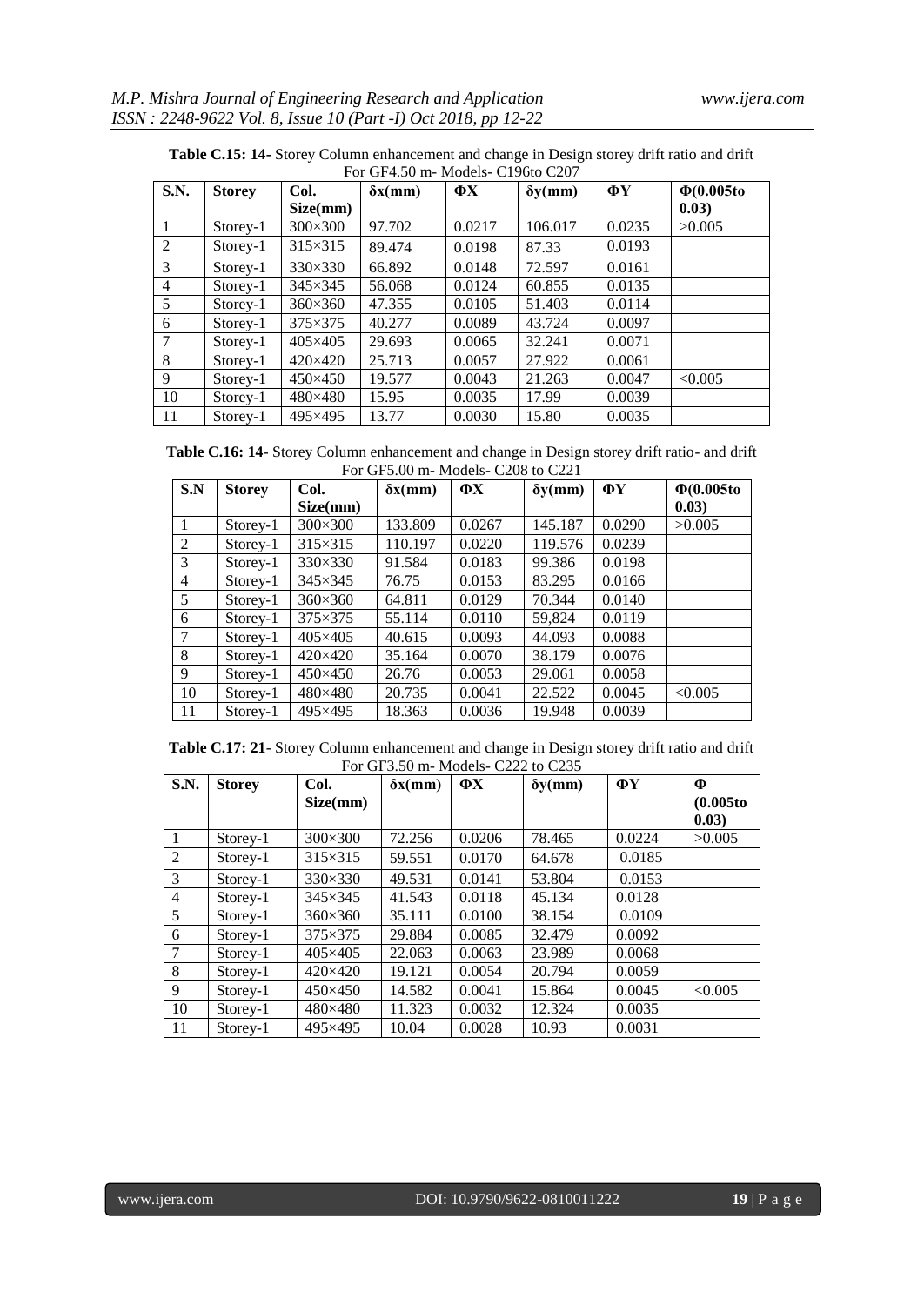| <b>S.N.</b>    | <b>Storey</b><br>Col. |                | $\delta x$ (mm) | $\Phi$ X | $\delta y$ (mm) | ФY     | Ф                  |
|----------------|-----------------------|----------------|-----------------|----------|-----------------|--------|--------------------|
|                |                       | Size(mm)       |                 |          |                 |        | (0.005 to<br>0.03) |
| 1              | Storey-1              | $300\times300$ | 107.478         | 0.0268   | 116.691         | 0.0291 | >0.005             |
| $\overline{2}$ | Storey-1              | $315\times315$ | 88.547          | 0.0221   | 96.151          | 0.0240 |                    |
| 3              | Storey-1              | $330\times330$ | 73.621          | 0.0184   | 79.955          | 0.0199 |                    |
| $\overline{4}$ | Storey-1              | $345\times345$ | 61.724          | 0.0154   | 67.044          | 0.0167 |                    |
| 5              | Storey-1              | $360\times360$ | 52.146          | 0.0130   | 56.65           | 0.0141 |                    |
| 6              | Storey-1              | $375\times375$ | 44.365          | 0.0110   | 48.204          | 0.0120 |                    |
| 7              | Storey-1              | 405×405        | 32.726          | 0.0081   | 35.57           | 0.0088 |                    |
| 8              | Storey-1              | $450\times450$ | 21.597          | 0.0053   | 23.487          | 0.0058 |                    |
| 9              | Storey-1              | 480×480        | 16.754          | 0.0041   | 18.227          | 0.0045 | < 0.005            |
| 10             | Storey-1              | 495×495        | 14.846          | 0.0037   | 16.155          | 0.0040 |                    |
| 11             | Storey-1              | $510\times510$ | 13.550          | 0.0033   | 14.995          | 0.0037 |                    |

**Table C.18: 21**- Storey Column enhancement and change in Design storey drift ratio and drift

**Table C.19: 21-** Storey Column enhancement and change in Design storey drift ratio and drift For GF4.50 m- Models- C250to C264

| S.N. | <b>Storey</b> | Col.             | $\delta x$ (mm) | $\mathbf{\Phi} \mathbf{X}$ | $\delta y$ (mm) | ФY     | $\Phi(0.005t)$ |
|------|---------------|------------------|-----------------|----------------------------|-----------------|--------|----------------|
|      |               | Size(mm)         |                 |                            |                 |        | (0.03)         |
|      | Storey-1      | $300\times300$   | 152.661         | 0.0339                     | 165.725         | 0.0368 | >0.03          |
| 2    | Storey-1      | 315×315          | 125.742         | 0.0279                     | 136.519         | 0.0303 |                |
| 3    | Storey-1      | $330\times330$   | 104.52          | 0.0261                     | 113.492         | 0.0252 |                |
| 4    | Storey-1      | $345\times345$   | 87.606          | 0.0194                     | 95.139          | 0.0211 |                |
| 5    | Storey-1      | $360\times360$   | 73.991          | 0.0164                     | 80.365          | 0.0178 |                |
| 6    | Storey-1      | $375\times375$   | 62.932          | 0.0139                     | 68.363          | 0.0152 |                |
| 7    | Storey-1      | $405\times405$   | 46.394          | 0.0103                     | 50.413          | 0.0112 |                |
| 8    | Storey-1      | $420\times 420$  | 40.175          | 0.0089                     | 43.663          | 0.0097 |                |
| 9    | Storey-1      | $450\times450$   | 30.587          | 0.0067                     | 33.253          | 0.0073 |                |
| 10   | Storey-1      | $510\times510$   | 18.674          | 0.0041                     | 20.317          | 0.0045 | < 0.005        |
| 11   | Storey-1      | $525 \times 525$ | 16.230          | 0.0036                     | 17.845          | 0.0039 |                |

**Table C.20: 21-** Storey Column enhancement and change in Design storey drift ratio- and drift For GF5.00 m- Models- C265 to C281

| S.N.           | <b>Storey</b> | Col.             | $\delta x$ (mm) | $\mathbf{\Phi} \mathbf{X}$ | $\delta y$ (mm) | $\Phi$ Y | $\Phi(0.005t)$ |
|----------------|---------------|------------------|-----------------|----------------------------|-----------------|----------|----------------|
|                |               | Size(mm)         |                 |                            |                 |          | 0.03)          |
|                | Storey-1      | $300\times300$   | 209.055         | 0.0418                     | 226.981         | 0.0453   | >0.03          |
| 2              | Storey-1      | $315\times315$   | 172.162         | 0.0344                     | 186.894         | 0.0373   |                |
| 3              | Storey-1      | $330\times330$   | 143.079         | 0.0286                     | 155.34          | 0.0310   |                |
| $\overline{4}$ | Storey-1      | $345\times345$   | 119.903         | 0.0239                     | 130.194         | 0.2603   |                |
| 5              | Storey-1      | $360\times360$   | 101.249         | 0.0202                     | 109.953         | 0.0219   |                |
| 6              | Storey-1      | $375\times375$   | 86.098          | 0.0172                     | 93.511          | 0.0187   |                |
| 7              | Storey-1      | $420\times 420$  | 54.928          | 0.0109                     | 59.683          | 0.0119   |                |
| 8              | Storey-1      | $450\times450$   | 41.798          | 0.0083                     | 45.430          | 0.0090   |                |
| 9              | Storey-1      | 480×480          | 32.385          | 0.0064                     | 35.211          | 0.0070   |                |
| 10             | Storey-1      | $525 \times 525$ | 22.739          | 0.0048                     | 24.736          | 0.0051   |                |
| 11             | Storey-1      | $540\times540$   | 20.351          | 0.0040                     | 22.142          | 0.0044   | < 0.005        |
| 12             | Storey-1      | 555×555          | 18.870          | 0.0037                     | 19.770          | 0.0039   |                |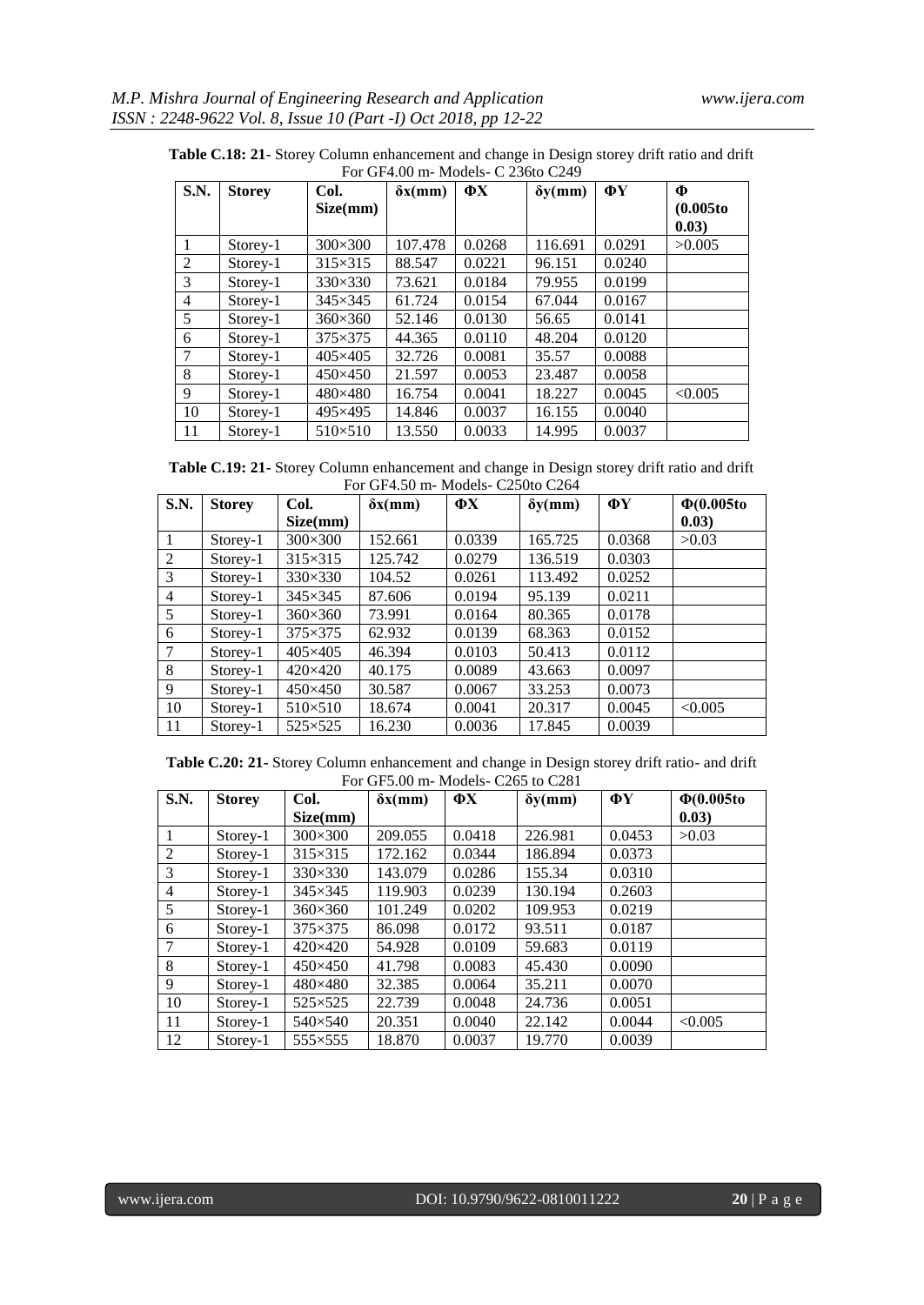| <b>SN</b>      | No of Storey | $\Phi$ for 3.50 m | $\Phi$ for4.00m | $\Phi$ for4.50m | $\Phi$ for5.00m | <b>Remark</b>         |
|----------------|--------------|-------------------|-----------------|-----------------|-----------------|-----------------------|
| $\mathbf{1}$   | 3-Storey     | 0.0028            | 0.0036          | 0.0046          | 0.0057          | Permissible           |
|                | Column Size  | $300\times300$    | $300\times300$  | $300\times300$  | $315\times315$  | Storey<br>inter       |
|                |              |                   |                 |                 |                 | drift ratio           |
|                |              |                   |                 |                 |                 | $0.005$ to $0.03$     |
| 2              | 5-Storey     | 0.0042            | 0.0045          | 0.0048          | 0.0042          |                       |
|                | Column Size  | $315\times315$    | $330\times330$  | $345\times345$  | 375×375         |                       |
| 3              | 7-Storey     | 0.0042            | 0.0046          | 0.0043          | 0.0045          |                       |
|                | Column Size  | $345\times345$    | $360\times 60$  | $390\times390$  | 405×405         |                       |
| $\overline{4}$ | 14-Storey    | 0.0044            | 0.0045          | 0.0047          | 0.0045          |                       |
|                | Column Size  | $390\times390$    | $405\times405$  | $450\times450$  | 480×480         |                       |
| 5              | 21-Storey    | 0.0050            | 0.0050          | 0.0045          | 0.0049          | Maximum               |
|                | Column Size  | $435\times435$    | $465\times465$  | $510\times510$  | $525\times540$  | value of $\Phi$ is    |
|                |              |                   |                 |                 |                 | $0.0453$ for 21-      |
|                |              |                   |                 |                 |                 | Storey for 5m         |
|                |              |                   |                 |                 |                 | base<br>storey        |
|                |              |                   |                 |                 |                 | column $300\times300$ |

**Table C.21:3** to 21 storey- Value of safe Design Storey Drift Ratio **Φ** for different soft storey heights and different No of storey Buildings

**3.1**TableC.1**:3to**TableC.3:3shows that maximum limit of design storey drift ratio is below to minimum limit 0.005. Tables C.4:3 to Table C.18:21 shows that maximum design storey drift ratio is crossing the minimum limit 0.005 for some column sections but not the maximum limit 0.03 beyond this nonstructural members including cladding can have distortion and they will loosen their utility.

3.2 Table C.19:21 shows that for column section 300 mm $\times$ 300 mm to 495 mm  $\times$  495 mm design storey drift limit is crossing the maximum limit 0.03 and it is coming in control at column section 510 mm×510 mm.Similarly Table C.20:21 showing that at column section 540 mm  $\times$  540 mm design storey drift ratio is within the maximum limit.

3.3Table C.20:21 fortwenty one storeys having ground soft storey height 5.00 m is critical for the column sections 300 mm×300 mm to 540 mm  $\times$  540 mm. maximum design storey drift ratio is 9.06 times to minimum  $\Phi$  and 1.51 times to maximum limit  $\Phi$ .

3.4 Table C.21:3 to 21 storey- In this Table Value of safe Design Storey Drift Ratio Φ for different soft storied building has been mentioned, which gives the idea at what column section building will have safe design storey drift ratio. Hence on the basis of above concept any soft storey building will give the information about the safe column section needed tokeep Design Storey Drift Ratio Φ within the safe limit 0.005 to 0.03.

### **IV. CONCLUSIONS**

Hence from the above results obtained during analysis, itis seen that there is a good correlation between damage and the drift ratio. To safeguard the soft first storey from damage and collapse,clause 7.10 of IS 1893 (Part1): 2002 and

2016 provides two alternative design approaches. First way is to do dynamic analysis of the building which should include the strength and stiffness effects of infills as well as the inelastic deformationsunder the design earthquake force disregarding the Reduction Factor R. Second way is thata building can be analysed as a bare frame neglecting the effect ofinfills and, the dynamic forces so determined in columns and beams of the soft (stilt) storey are to be designed for 2.5 times the storey shears and moments OR the shear walls are introduced in the stilt storey in both directions of the building which should be designed for 1.5 times the calculated storey shear forces.

The combined result obtained for the different models has been analyzed and found that soft storey height should be within 3 to 3.5m to have a good command on drift by simply enlarging the size of column without the provisions of other safety measures up to 21 storied building. It is also found that shear wall is most suitable and economical nearby fifteen storied building.

Thus a designer should initially check the design storey drift ratio within limit to have safe designconsidering others factor also like economy and safety.

#### **REFERENCES**

- [1]. Murty CVR. And Jain SK "A review of IS-1893- 1984 Provisions on seismic designs of building "The Indian concrete journal, November 1994.
- [2]. Agarwal, Pankaj., and Shrikhande, Manish., "Earthquake resistant design of structure." PHI, Learning Pvt. Ltd. New Delhi-2010.
- [3]. 3.Study material of short course on seismic design of high rise building-Indian Institute of information technology Hyderabad 4.Bayrak, Oguzhan., and Shamim, A. Sheikh., 2001, "Plastic